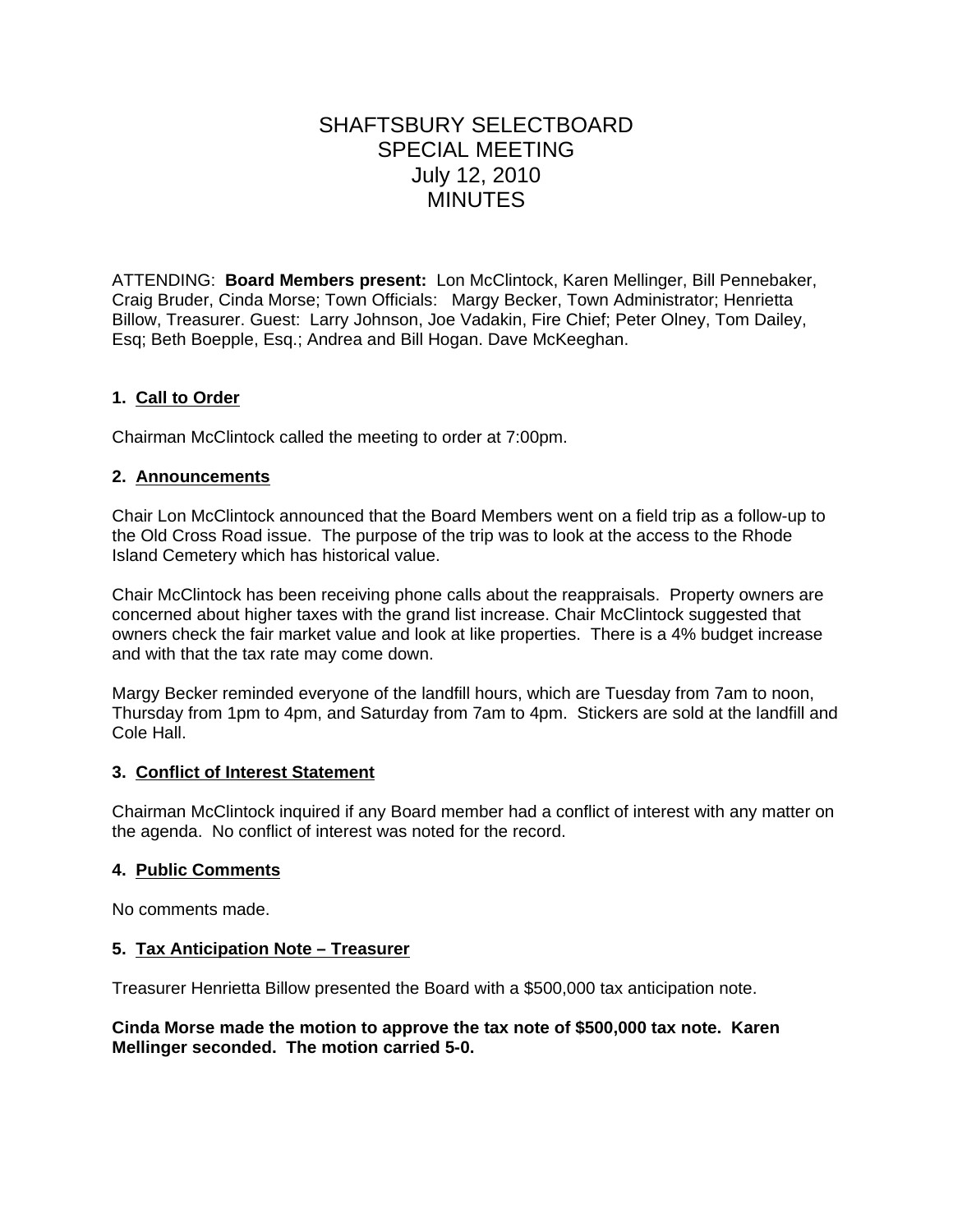# **6. Old Cross Road Discontinuance Hearing – Follow-up**

Chair McClintock asked if any member needed more information on the matter of Old Cross Road. Karen Mellinger stated that she would like to see the Benedict deed pertaining to the Rhode Island cemetery and the rights granting access to Sugar House Road. The Board has a copy of the Benedict deed and a letter that will be taken into record on July 19 at the next meeting. An email to Chair McClintock may be included in the record as well.

## **7. Legislative Study Committee – Fire Call Reimbursements**

 Fire Chief Joe Vadakin presented the Board with a list of equipment that is need of replacement. Chief Vadakin introduced a 5 year payment plan to acquire the equipment directly from the company. Chair McClintock asked Chief Vadakin to contact Chittenden Bank to see if they could get a lower interest rate.

## **8. Facilities Planning – Town Garage & Cole Hall Improvements**

Peter Olney announced the Town had received a report from MSK concerning the development of the landfill site being viable for the Town Garage along with the second site. The discussion regarding water quality at the landfill site referenced the KAS groundwater samples which concluded that the well quality would not be affected. The Facilities Committee will ask MSK Engineering to provide gross cost estimates for development of landfill and current garage sites.

Discussion of concerns with Cole Hall improvements which included the addition of a second vault, a second entry, the right of way around the building and how it will look with the elevations. Chair McClintock stated that the architect could work up a plan for a fee of \$4,000. Peter Olney stated that once the issues are resolved that the town should go forward with the changes to Cole Hall.

## **Cinda Morse made the motion to retain Keefe & Wesner to address the issues for a fee up to and not to exceed \$4,000. Craig Bruder seconded. Motion carried 5-0.**

## **9. New Personnel Policies – Compensation & Benefits Discussions**

Cinda Morse presented a packet to the Board Members addressing the issues and recommended changes to policies. Overtime has been clarified as time worked in excess of 40 hours/week which does not include having holiday, comp time, vacation or sick time count towards the 40 hours. The committee recommends eliminating comp time. Holiday compensation is based on a regular work day defined as 8 hours. The committee proposes that double time be paid if the crew has to work on Thanksgiving or Christmas. Vacation leave will stay the same with allowing one week of carryover time. Sick leave and personal time are being combined earning one day/month. The committee proposed 12 sick days carry over from year to year. Issues that need further discussing are changing the working foreman from hourly to salary, who authorizes overtime, and adding a dental plan to the benefits.

## **10. Other Business**

Cinda Morse noted that the Town of Glastenbury is redoing its Town Plan and that it might be of interest to Shaftsbury.